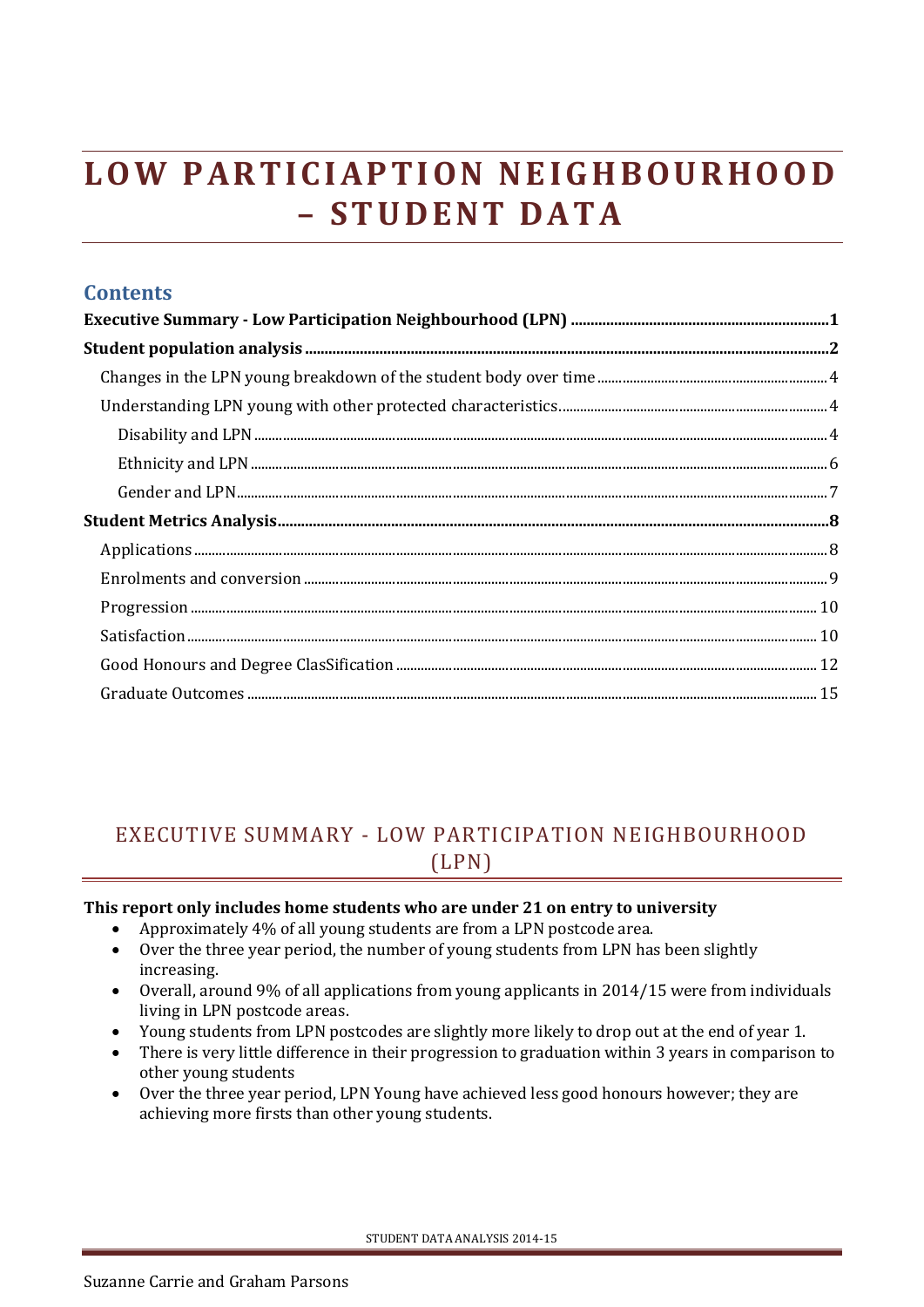## STUDENT POPULATION ANALYSIS

| <b>Faculty</b>                                | <b>LPN Young</b> |       |       | <b>Young not LPN</b> |       |       |
|-----------------------------------------------|------------------|-------|-------|----------------------|-------|-------|
|                                               | 12/13            | 13/14 | 14/15 | 12/13                | 13/14 | 14/15 |
| Arts, Creative<br>Industries and<br>Education | 386              | 380   | 389   | 2824                 | 2558  | 2366  |
| Business and<br>Law                           | 388              | 406   | 392   | 3029                 | 3108  | 3069  |
| Environment<br>and<br>Technology              | 382              | 432   | 438   | 2944                 | 2982  | 2863  |
| Health and<br>Applied<br>Sciences             | 429              | 449   | 437   | 2865                 | 2829  | 2650  |
| <b>Grand Total</b>                            | 1585             | 1667  | 1656  | 11662                | 11477 | 10948 |

<span id="page-1-0"></span>**Table 1** Breakdown of young students by Young LPN/Not LPN Young

**Table 1** shows that approximately 4% of all young students are from an LPN Young postcode area. It is worth noting that this figure does not match with university statistics for LPN Young which looks only at year 1students (for whom we will have more accurate home addresses used in calculating LPN status). FET has the highest absolute number of LPN Young students and have significantly improved their proportion of LPN Young students over the 3 year period (in 12/13 LPN Young students accounted for 3.8% of the total young population whereas in 14/15 they account for 4.36%).



**Figure 1** proportion of LPN Young students of all young students in each year of study within faculties

**Figure 1** shows the variations of LPN Young students as a proportion of all young students across the different years of student within each faculty.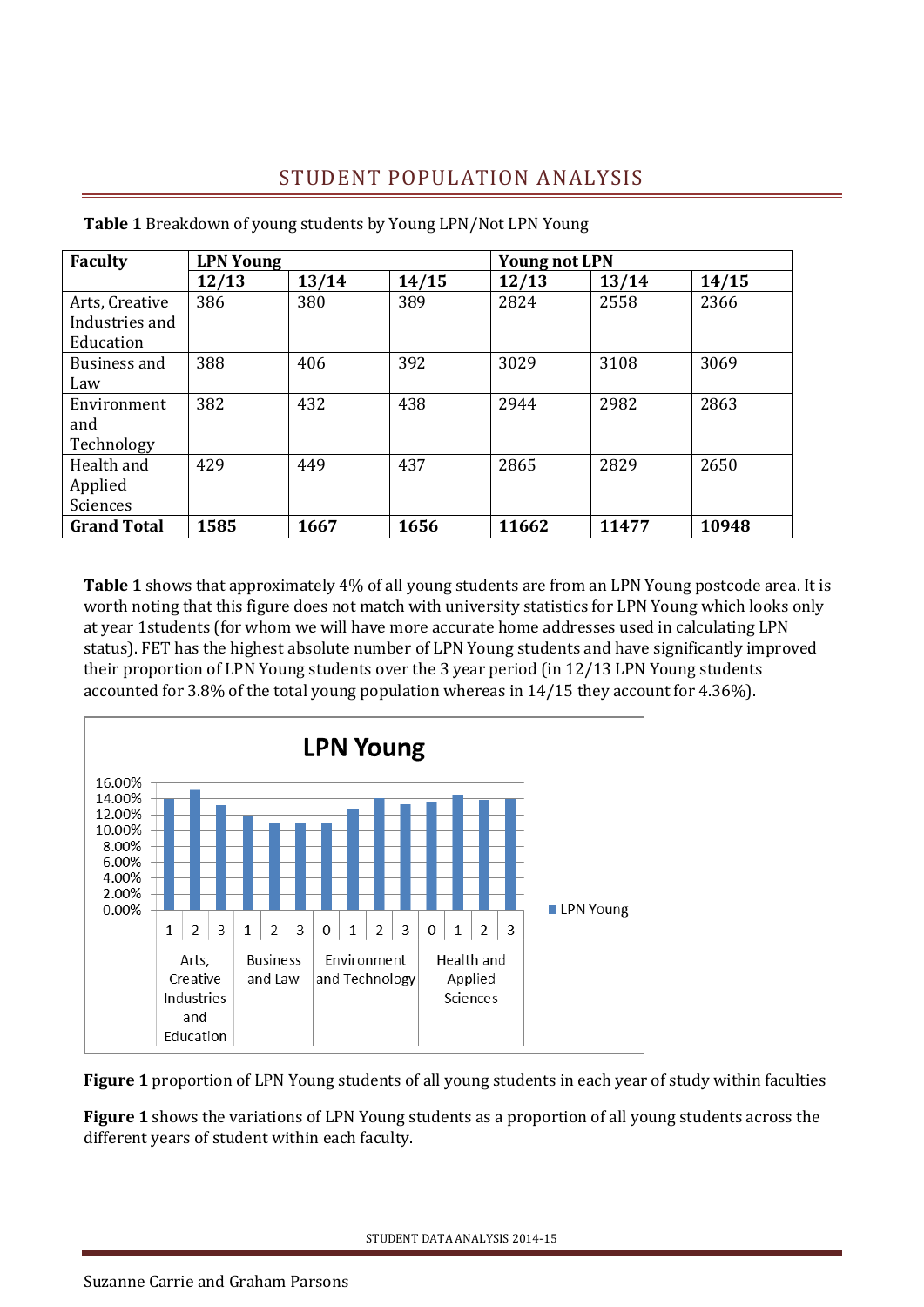| <b>Faculty</b>        | <b>Department</b>        | 12/13 | 13/14 | 14/15 |
|-----------------------|--------------------------|-------|-------|-------|
| <b>Arts, Creative</b> | Art and Design           | 3.47% | 4.07% | 3.69% |
| <b>Industries</b>     | Arts and Cultural        | 4.99% | 4.12% | 4.12% |
| and                   | Industries               |       |       |       |
| <b>Education</b>      | Education                | 5.24% | 4.77% | 4.95% |
|                       | Film and                 | 3.84% | 4.27% | 4.92% |
|                       | <b>Journalism</b>        |       |       |       |
| <b>Business and</b>   | Accounting,              | 4.00% | 4.11% | 3.55% |
| Law                   | Economics and            |       |       |       |
|                       | Finance                  |       |       |       |
|                       | <b>Business and</b>      | 3.04% | 3.24% | 3.28% |
|                       | Management               |       |       |       |
|                       | Law                      | 5.08% | 5.25% | 5.21% |
| <b>Environment</b>    | Architecture and         | 3.35% | 3.81% | 3.62% |
| and                   | the Built                |       |       |       |
| <b>Technology</b>     | Environment              |       |       |       |
|                       | <b>Computer Science</b>  | 5.24% | 5.95% | 5.89% |
|                       | and Creative             |       |       |       |
|                       | Technologies             |       |       |       |
|                       | Engineering,             | 3.42% | 4.06% | 4.62% |
|                       | Design and               |       |       |       |
|                       | Mathematics              |       |       |       |
|                       | Geography and            | 2.77% | 2.82% | 2.77% |
|                       | Environmental            |       |       |       |
|                       | Management               |       |       |       |
| <b>Health and</b>     | <b>Allied Health</b>     | 3.10% | 3.20% | 3.76% |
| <b>Applied</b>        | Professions              |       |       |       |
| <b>Sciences</b>       | Biological,              | 4.63% | 5.01% | 4.14% |
|                       | <b>Biomedical and</b>    |       |       |       |
|                       | Analytical               |       |       |       |
|                       | Sciences                 |       |       |       |
|                       | <b>Health and Social</b> | 4.12% | 4.00% | 4.02% |
|                       | Sciences                 |       |       |       |
|                       | Nursing and              | 5.75% | 6.52% | 6.88% |
|                       | Midwifery                |       |       |       |

**Table 2 –** proportion of LPN Y of Y students by department

**Table 2** shows wide variations in the proportion of LPN Young students by department.

In ACE, Education and Film & Journalism have the highest proportion of LPN Young students, although Education has seen a significant drop in this proportion over the 3 year period. IN comparison, Film & Journalism has seen an increase in the proportion of LPN Young students across the same 3 years.

In FBL, Law has a higher proportion of LPN young students and has seen some growth in this area over the 3 year period. Business and Management have also seen some increases whereas the number of LPN students in Accounting has decreased over this period.

In FET, Computer Science and Creative Technologies have the greatest proportion of LPN students and this proportion has increased over the 3 year period. Engineering, Design and Mathematics have seen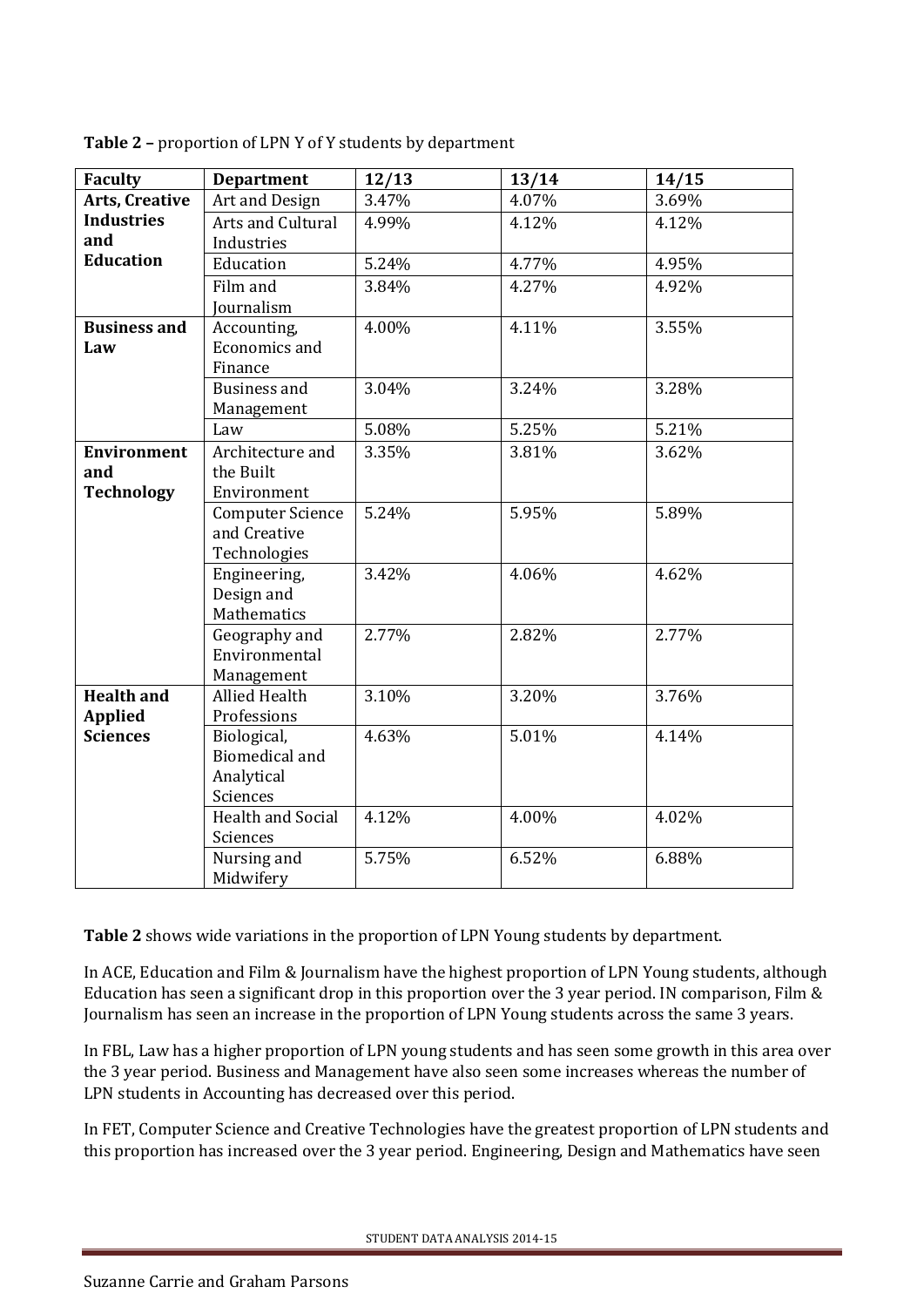quite sizeable increases in the proportion of LPN Young students in this period. However, Geography and Environmental Management and Architecture have stayed largely the same over this period.

In HAS, Nursing and Midwifery have the greatest proportion of LPN Young students and this has increased over the 3 year period. Biological and Biomedical Sciences have seen a decrease over the 3 year period (despite an increase in year 2) whereas the proportion in the other departments has largely stayed the same.



## <span id="page-3-0"></span>CHANGES IN THE LPN YOUNG BREAKDOWN OF THE STUDENT BODY OVER TIME

**Figure 2** change in time of the number of young students by LPN status

The graph above shows that while the number of young students who are not from LPN postcodes has decreased over the 3 year period, the number of young students from LPN has been slightly increasing. However, the trend of LPN young students increasing does not offset the decrease in young students overall.

## <span id="page-3-1"></span>UNDERSTANDING LPN YOUNG WITH OTHER PROTECTED CHARACTERISTICS

#### <span id="page-3-2"></span>DISABILITY AND LPN

**Table 3**breakdown of young student numbers by disability and LPN status

|               | <b>Disabled</b> | Not disabled | <b>Disabled</b> | Not disabled |
|---------------|-----------------|--------------|-----------------|--------------|
| LPN Young     | 575             | 4675         | 10.56%          | 12.84%       |
| Young not LPN | 4893            | 31974        | 89.44%          | 87.16%       |

**Table 3** shows that disabled students are less likely to be from an LPN postcode than non-disabled students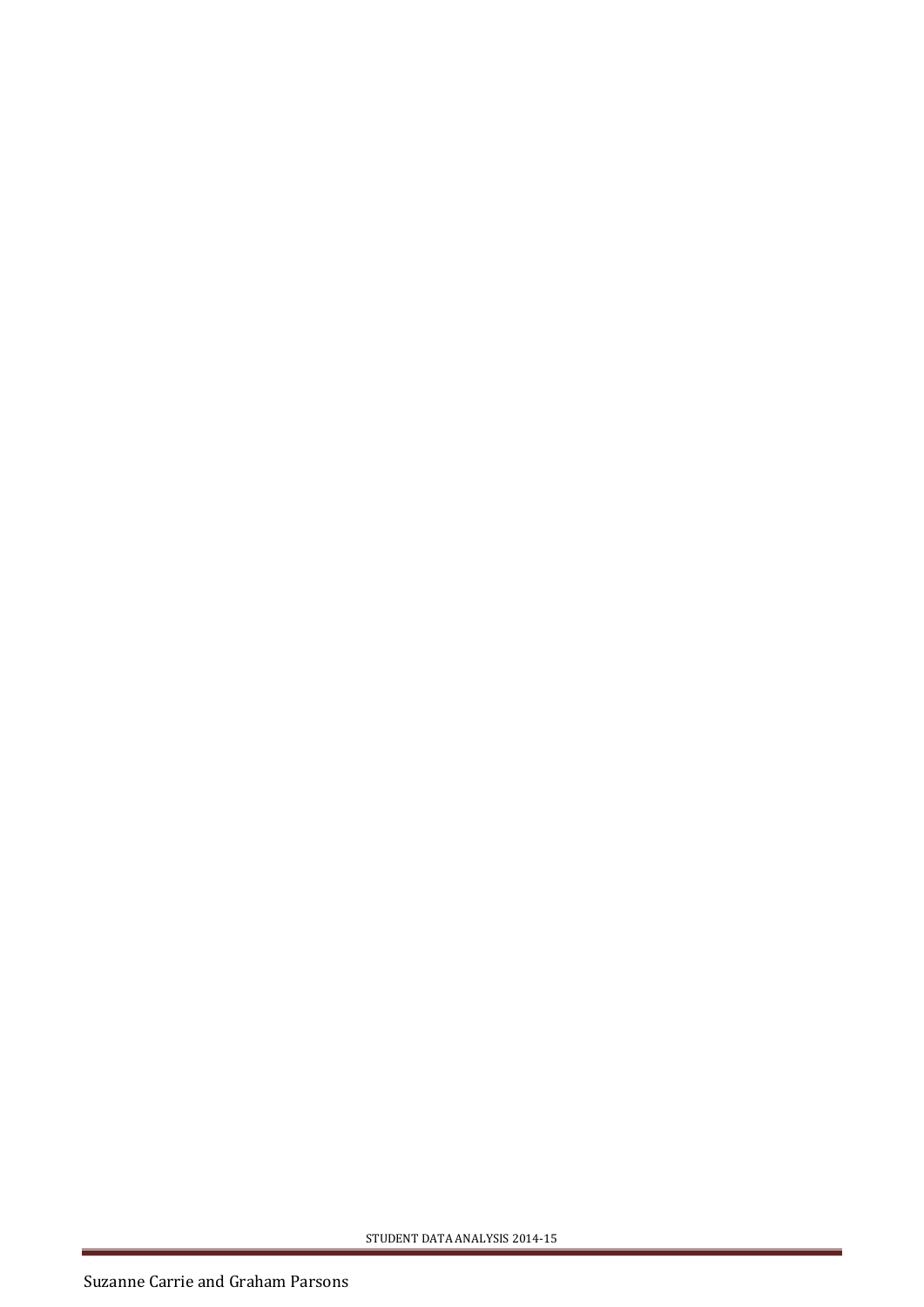|                         |            | <b>Disabled</b> | <b>Not disabled</b> | <b>Disabled</b> | Not disabled |
|-------------------------|------------|-----------------|---------------------|-----------------|--------------|
| <b>Arts, Creative</b>   | <b>LPN</b> |                 |                     |                 |              |
| Industries and          | Young      | 146             | 1009                | 11.34%          | 13.38%       |
| Education               | Young not  |                 |                     |                 |              |
|                         | <b>LPN</b> | 1161            | 6587                | 88.66%          | 86.62%       |
| <b>Business and</b>     | <b>LPN</b> |                 |                     |                 |              |
| Law                     | Young      | 103             | 1083                | 8.61%           | 11.77%       |
|                         | Young not  |                 |                     |                 |              |
|                         | <b>LPN</b> | 1067            | 8139                | 91.39%          | 88.23%       |
| <b>Environment and</b>  | <b>LPN</b> |                 |                     |                 |              |
| <b>Technology</b>       | Young      | 138             | 1114                | 9.96%           | 12.99%       |
|                         | Young not  |                 |                     |                 |              |
|                         | <b>LPN</b> | 1237            | 7552                | 90.04%          | 87.01%       |
| <b>Health and</b>       | <b>LPN</b> |                 |                     |                 |              |
| <b>Applied Sciences</b> | Young      | 161             | 1154                | 12.31%          | 13.90%       |
|                         | Young not  |                 |                     |                 |              |
|                         | <b>LPN</b> | 1158            | 7186                | 87.69%          | 86.10%       |

**Table 4** breakdown of young students numbers by disability for faculties

**Table 4** shows that in all faculties disabled students were less likely to be from an LPN postcode than non-disabled students.

#### <span id="page-5-0"></span>ETHNICITY AND LPN

**Table 5** breakdown of student numbers by ethnicity and LPN status for young students

| <b>Broad</b><br>category |           | <b>LPN</b> | <b>Not LPN</b> | <b>LPN</b> | <b>Not LPN</b> |
|--------------------------|-----------|------------|----------------|------------|----------------|
| <b>BME</b>               |           | 1190       | 4414           | 22.31%     | 11.74%         |
|                          | Asian     | 505        | 1405           | 9.57%      | 3.80%          |
|                          | Black     | 371        | 1192           | 6.77%      | 3.07%          |
|                          | Chinese   | 53         | 275            | 1.02%      | 0.73%          |
|                          | Mixed     | 214        | 1335           | 4.07%      | 3.59%          |
|                          | Other     | 47         | 207            | 0.88%      | 0.56%          |
| White                    | White     | 4049       | 32315          | 77.49%     | 87.88%         |
| Not Known                | Not Known | 11         | 138            | 0.20%      | 0.38%          |

**Table 6** breakdown of student numbers by faculty for ethnicity and LPN status for young students

|                        |            | <b>LPN</b> | <b>Not LPN</b> | <b>LPN</b> | <b>Not LPN</b> |
|------------------------|------------|------------|----------------|------------|----------------|
| <b>Arts, Creative</b>  | BME        | 119        | 622            | 10.11%     | 8.04%          |
| <b>Industries and</b>  | White      | 1035       | 7097           | 89.80%     | 91.57%         |
| <b>Education</b>       | Unknown    |            | 29             | $0.09\%$   | 0.39%          |
| <b>Business and</b>    | BME        | 428        | 1500           | 35.54%     | 16.13%         |
| Law                    | White      | 751        | 7685           | 63.90%     | 83.62%         |
|                        | Unknown    | 7          | 21             | 0.56%      | 0.25%          |
| <b>Environment and</b> | <b>BME</b> | 360        | 1172           | 29.15%     | 12.93%         |
| <b>Technology</b>      | White      | 892        | 7591           | 70.85%     | 86.80%         |
|                        | Jnknown    |            | 26             | $0.00\%$   | $0.27\%$       |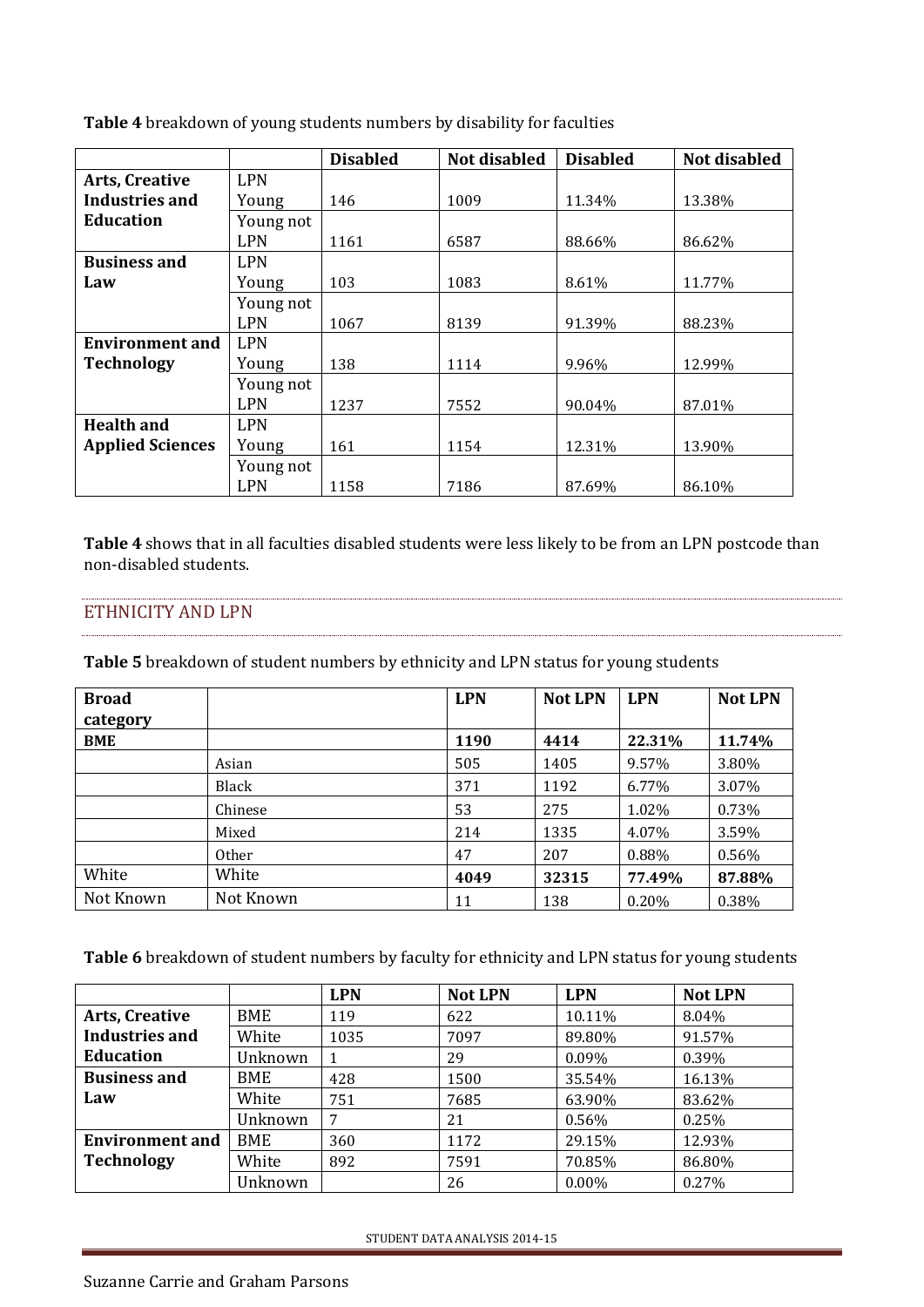| <b>Health and</b>       | <b>BME</b> | 264  | 953  | 20.02%   | 11.39% |
|-------------------------|------------|------|------|----------|--------|
| <b>Applied Sciences</b> | White      | 1051 | 7366 | 79.98%   | 88.31% |
|                         | Unknown    |      | 25   | $0.00\%$ | 0.30%  |

**Table 6** shows that a greater proportion of students from LPN postcodes are BME – and there are a significant number of young Asian students from LPN postcodes. The pattern is similar across the university but most pronounced in FBL where over a 1/3 of the LPN student body is BME.

#### <span id="page-6-0"></span>GENDER AND LPN

**Table 7** breakdown of students by gender and LPN

| Gender        | LPN | <b>Not LPN</b> | <b>LPN</b> | <b>Not LPN</b> |
|---------------|-----|----------------|------------|----------------|
| <b>FEMALE</b> | 918 | 5524           | 53.87%     | 49.02%         |
| MALE          | 786 | 5745           | 46.13%     | 50.98%         |

**Table 7** shows that the gender imbalance is greater for students from LPN postcodes with more of these students being female rather than male.

|                         |        | <b>LPN</b> | <b>Not LPN</b> | <b>LPN</b> | <b>Not LPN</b> |
|-------------------------|--------|------------|----------------|------------|----------------|
| <b>Arts, Creative</b>   | Female | 276        | 1546           | 17.49%     | 14.96%         |
| Industries and          | Male   |            |                |            |                |
| <b>Education</b>        |        | 104        | 768            | 6.56%      | 7.43%          |
| <b>Business and</b>     | Female | 178        | 1127           | 11.31%     | 10.91%         |
| Law                     | Male   | 179        | 1627           | 11.34%     | 15.74%         |
| <b>Environment and</b>  | Female | 81         | 495            | 5.13%      | 4.79%          |
| <b>Technology</b>       | Male   | 333        | 2196           | 21.10%     | 21.25%         |
| <b>Health and</b>       | Female | 302        | 1736           | 19.11%     | 16.79%         |
| <b>Applied Sciences</b> | Male   | 126        | 841            | 7.96%      | 8.13%          |

**Table 8** breakdown of students by faculty summarised by gender and LPN

**Table 8** shows that in FET there are significantly more female students from LPN postcodes than male students from LPN postcodes. There is a similar pattern in FET and HAS but the proportion of male and female students from LPN postcodes is largely the same in FBL.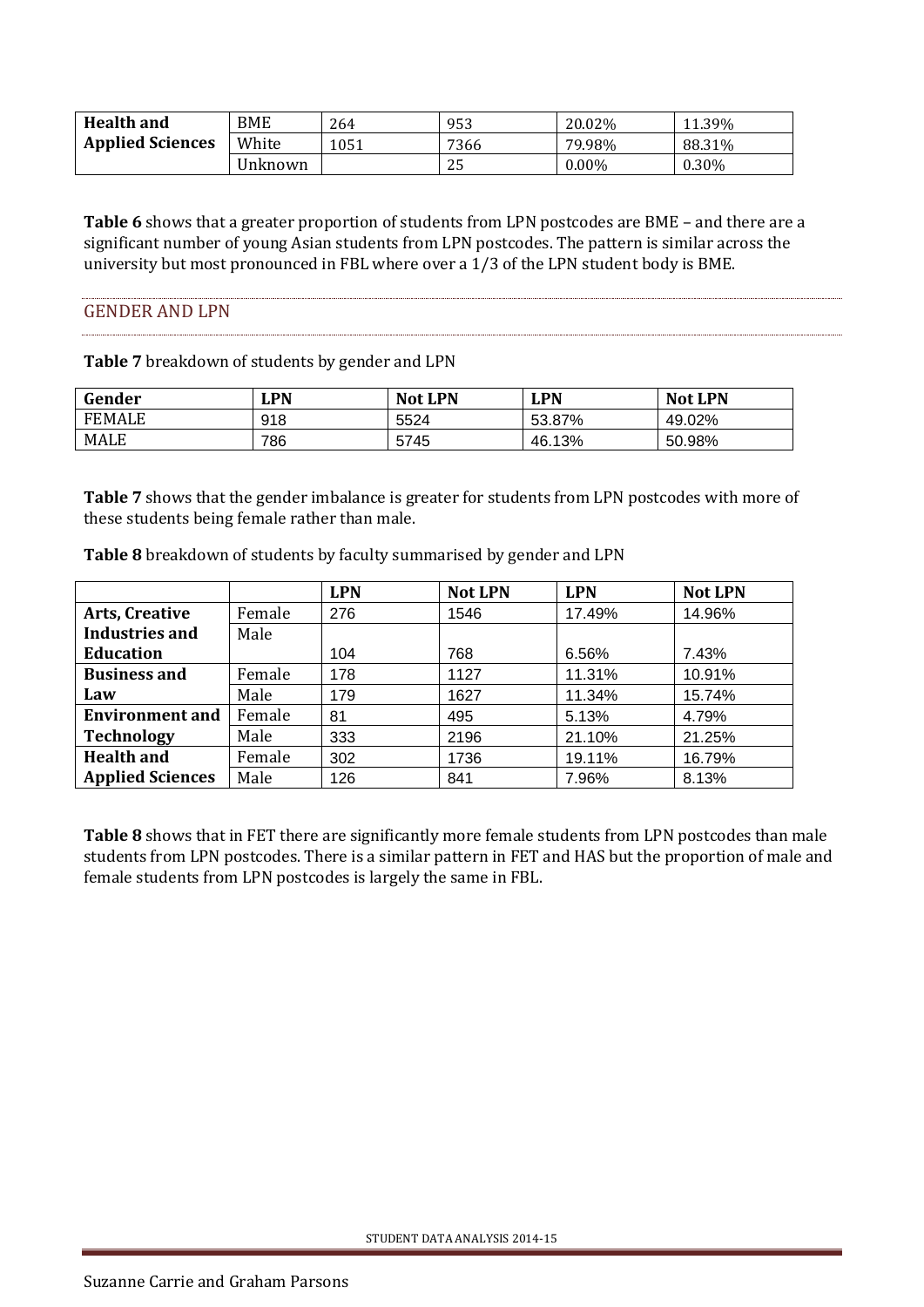## <span id="page-7-1"></span><span id="page-7-0"></span>APPLICATIONS

**Table 9** breakdown of applications by faculty for young students by LPN status

|                   |                                                   | <b>LPN Young</b> | <b>Other</b> | LPN Young % | Other % |
|-------------------|---------------------------------------------------|------------------|--------------|-------------|---------|
| <b>University</b> |                                                   | 2,593            | 25,751       | 9%          | 91%     |
|                   | Faculty total                                     | 721              | 5,804        | 11%         | 89%     |
|                   | Art and Design                                    | 151              | 1,710        | 8%          | 92%     |
| ACE               | Arts and Cultural Industries                      | 146              | 1,227        | 11%         | 89%     |
|                   | Education                                         | 200              | 1,235        | 14%         | 86%     |
|                   | Film and Journalism                               | 224              | 1,632        | 12%         | 88%     |
|                   | Faculty total                                     | 432              | 4,137        | 9%          | 91%     |
| <b>FBL</b>        | Accounting, Economics and Finance                 | 82               | 718          | 10%         | 90%     |
|                   | <b>Business and Management</b>                    | 235              | 2,582        | 8%          | 92%     |
|                   | Law                                               | 115              | 837          | 12%         | 88%     |
|                   | Faculty total                                     | 451              | 5,164        | 8%          | 92%     |
|                   | Architecture and the built environment            | 90               | 1,366        | 6%          | 94%     |
| <b>FET</b>        | <b>Computer Science and Creative Technologies</b> | 183              | 1,532        | 11%         | 89%     |
|                   | Engineering, Design and Mathematics               | 133              | 1,400        | 9%          | 91%     |
|                   | Geography and Environmental Management            | 45               | 866          | 5%          | 95%     |
|                   | Faculty total                                     | 925              | 10,002       | 8%          | 92%     |
| <b>HAS</b>        | <b>Allied Health Professions</b>                  | 202              | 2,427        | 8%          | 92%     |
|                   | Biological, Biomedical and Analytical Sciences    | 159              | 1,332        | 11%         | 89%     |
|                   | <b>Health and Social Sciences</b>                 | 249              | 2,206        | 10%         | 90%     |
|                   | Nursing and Midwifery                             | 315              | 4,037        | 7%          | 93%     |

Key highlights from the admissions data broken down by age across faculties and departments are:

- Overall, around 9% of all applications from young applicants in 2014/15 were from individuals living in an LPN postcode area.
- Some areas of the university attracted much higher proportions of applications from LPN postcode areas – these include: Education, Film & Journalism, Law and Computer Sciences.
- Areas that attracted lower proportions of applicants from LPN postcodes include: Nursing and Midwifery and Allied Health Professions (although this is likely to be linked to the largely mature applicant pool), Architecture and Geography.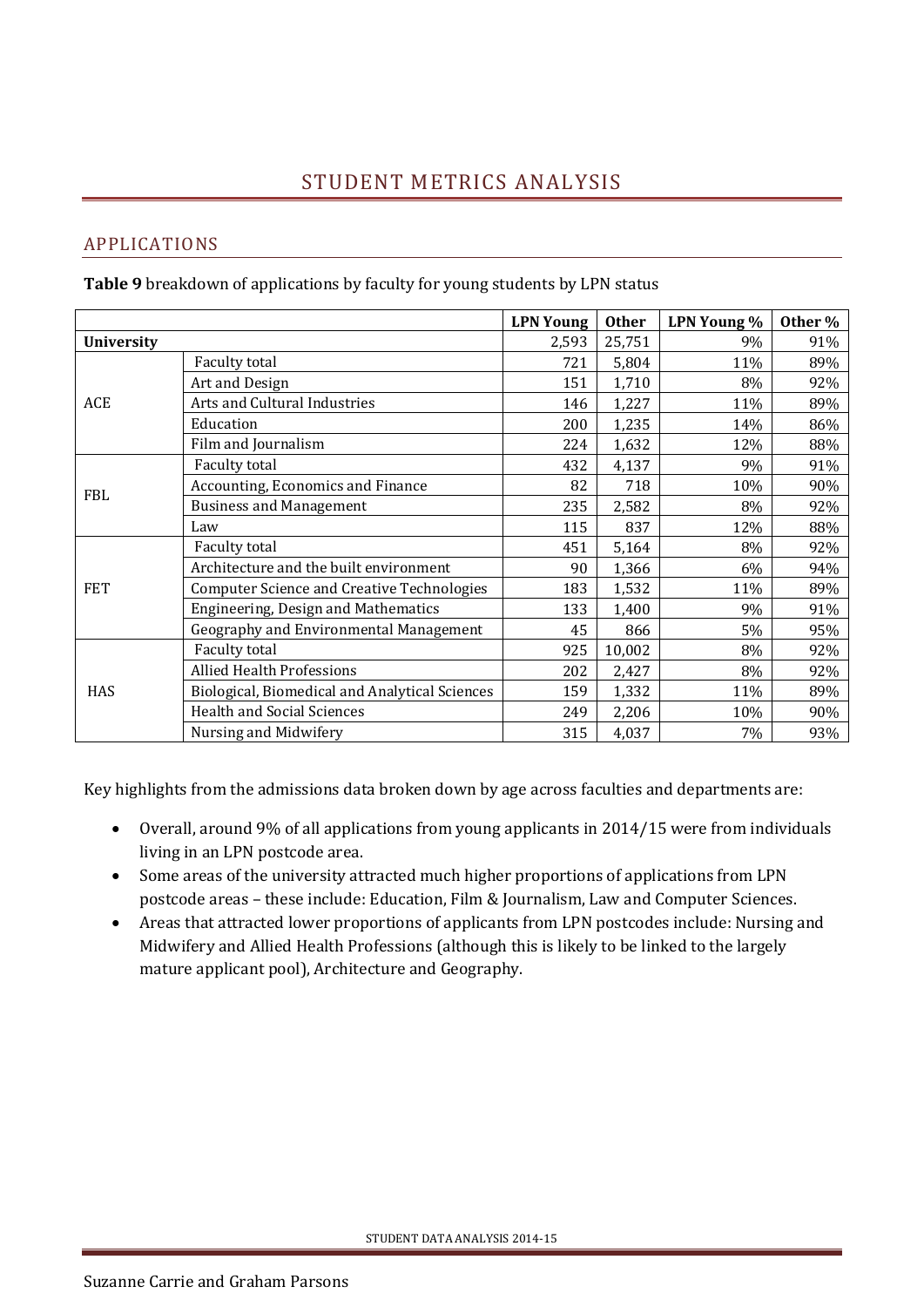## <span id="page-8-0"></span>ENROLMENTS AND CONVERSION

| Table 10 breakdown of enrolments and conversion rates for young students by LPN status |  |
|----------------------------------------------------------------------------------------|--|
|                                                                                        |  |

|                   |                                   |            |              |      | <b>LPN</b> | <b>Other</b> |
|-------------------|-----------------------------------|------------|--------------|------|------------|--------------|
|                   |                                   |            |              |      | conversion | Conversion   |
|                   |                                   | <b>LPN</b> | <b>Other</b> | LPN% | $\%$       | $\%$         |
| <b>University</b> |                                   | 596        | 5,564        | 10%  | 23%        | 22%          |
|                   | Faculty total                     | 141        | 1124         | 11%  | 20%        | 19%          |
|                   | Art and Design                    | 28         | 321          | 8%   | 19%        | 19%          |
| ACE               | Arts and Cultural                 |            |              |      |            |              |
|                   | Industries                        | 30         | 251          | 11%  | 21%        | 20%          |
|                   | Education                         | 32         | 212          | 13%  | 16%        | 17%          |
|                   | Film and Journalism               | 51         | 340          | 13%  | 23%        | 21%          |
|                   | Faculty total                     | 133        | 1087         | 11%  | 31%        | 26%          |
|                   | Accounting, Economics             |            |              |      |            |              |
| <b>FBL</b>        | and Finance                       | 28         | 238          | 10%  | 34%        | 33%          |
|                   | <b>Business and Management</b>    | 64         | 655          | 9%   | 27%        | 25%          |
|                   | Law                               | 42         | 193          | 18%  | 37%        | 23%          |
|                   | Faculty total                     | 126        | 1197         | 10%  | 28%        | 23%          |
|                   | Architecture and the built        |            |              |      |            |              |
|                   | environment                       | 24         | 292          | 8%   | 27%        | 21%          |
|                   | Computer Science and              |            |              |      |            |              |
| <b>FET</b>        | <b>Creative Technologies</b>      | 40         | 350          | 10%  | 22%        | 23%          |
|                   | Engineering, Design and           |            |              |      |            |              |
|                   | Mathematics                       | 46         | 342          | 12%  | 35%        | 24%          |
|                   | Geography and                     |            |              |      |            |              |
|                   | Environmental                     |            |              |      |            |              |
|                   | Management                        | 16         | 214          | 7%   | 36%        | 25%          |
|                   | Faculty total                     | 154        | 1782         | 8%   | 17%        | 18%          |
|                   | <b>Allied Health Professions</b>  | 16         | 235          | 6%   | 8%         | 10%          |
| HAS               | Biological, Biomedical and        |            |              |      |            |              |
|                   | <b>Analytical Sciences</b>        | 42         | 355          | 11%  | 26%        | 27%          |
|                   | <b>Health and Social Sciences</b> | 54         | 539          | 9%   | 22%        | 24%          |
|                   | Nursing and Midwifery             | 42         | 653          | 6%   | 13%        | 16%          |

Key highlights from the enrolments and conversion data for young entrants broken down by LPN status across faculties and departments are:

- Students from LPN postcodes account for around 10% of all new entrants in 2014/15 and are a slightly higher proportion of the new student population in ACE and FBL than in FET or HAS.
- The highest proportion of LPN students can be seen in Law, Education and Film & Journalism.
- In most cases, the conversion rate is similar to that for students from other postcodes but is particularly higher in Law, Engineering and Geography (suggesting an active attempt to increase enrolments from this group as both applications and enrolments are particularly low).
- In many departments in HAS, the conversion rate is lower for students from LPN than for young students from other postcodes. However, many of these subject areas will have additional entry requirements (such as interviews) and are selecting (rather than recruiting) courses, meaning that conversion rates are more complex to interpret in these areas.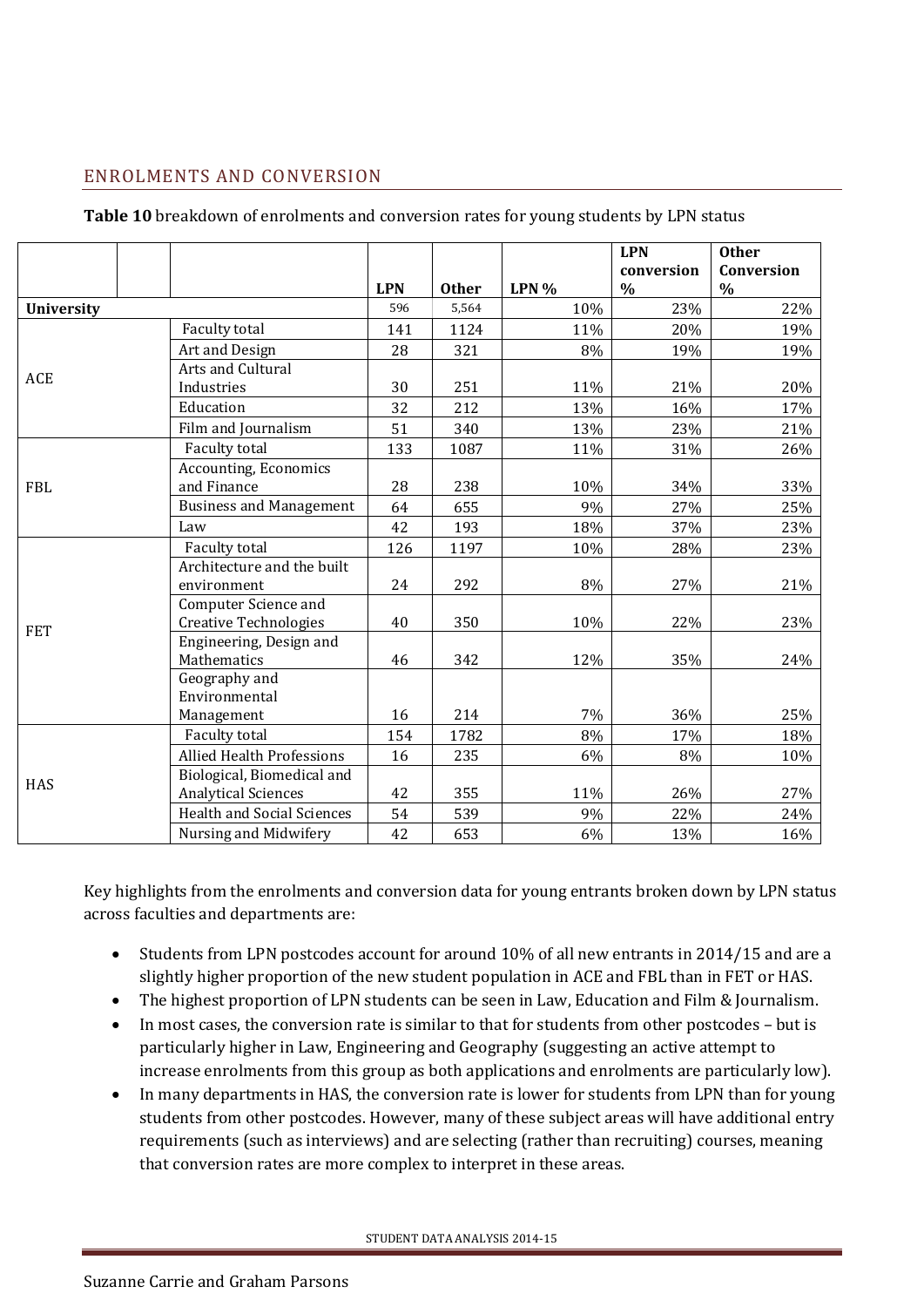### PROGRESSION

| <b>Transition</b>    | Age group        | <b>Total</b> | <b>No HE</b> | <b>No Progression</b> | <b>Progression</b> | Qualified | No HE $%$ | <b>No Progression</b> | <b>Progression</b> % | <b>Qualified %</b> |
|----------------------|------------------|--------------|--------------|-----------------------|--------------------|-----------|-----------|-----------------------|----------------------|--------------------|
| point                |                  | #            |              |                       |                    |           |           |                       |                      |                    |
| Year 1-2<br>(2010 to | LPN Young        | 398          | 57           | 14                    | 327                |           | 14%       | 4%                    | 82%                  | $0\%$              |
| 2011)                | Other Young      | 3209         | 371          | 177                   | 2661               |           | 12%       | 6%                    | 83%                  | 0%                 |
| Year $2 - 3$         | <b>LPN Young</b> | 341          | 24           | 15                    | 302                |           | 7%        | 4%                    | 89%                  | 0%                 |
| (2011 to             | Other Young      |              |              |                       |                    |           |           |                       |                      |                    |
| 2012)                |                  | 2839         | 160          | 117                   | 2562               |           | 6%        | 4%                    | 90%                  | $0\%$              |
| Year 3-4             | LPN Young        | 319          | 19           | 28                    | 16                 | 256       | 6%        | 9%                    | 5%                   | 80%                |
| (2012 to             | Other Young      |              |              |                       |                    |           |           |                       |                      |                    |
| 2013)                |                  | 2689         | 126          | 164                   | 170                | 2229      | 5%        | 6%                    | 6%                   | 83%                |
| Year 4-5             | <b>LPN Young</b> | 46           | 8            | 4                     |                    | 29        | 17%       | 9%                    | 11%                  | 63%                |
| (2013 to             | Other Young      |              |              |                       |                    |           |           |                       |                      |                    |
| 2014)                |                  | 361          | 61           | 33                    | 28                 | 239       | 17%       | 9%                    | 8%                   | 66%                |

**Table 11** cohort analysis for young students by LPN status

<span id="page-9-0"></span>**Table 11** shows that young students from LPN postcodes are slightly more likely to drop out at the end of year 1 than students from other postcode areas, although if they remain in HE they are less likely to not make progress to level 2 of study. In year 2 they continue to have a slightly raised risk of withdrawing but again, are as likely to make appropriate progress to the next academic level. They are almost as likely to graduate at the end of year 3 as other young students.

#### <span id="page-9-1"></span>**SATISFACTION**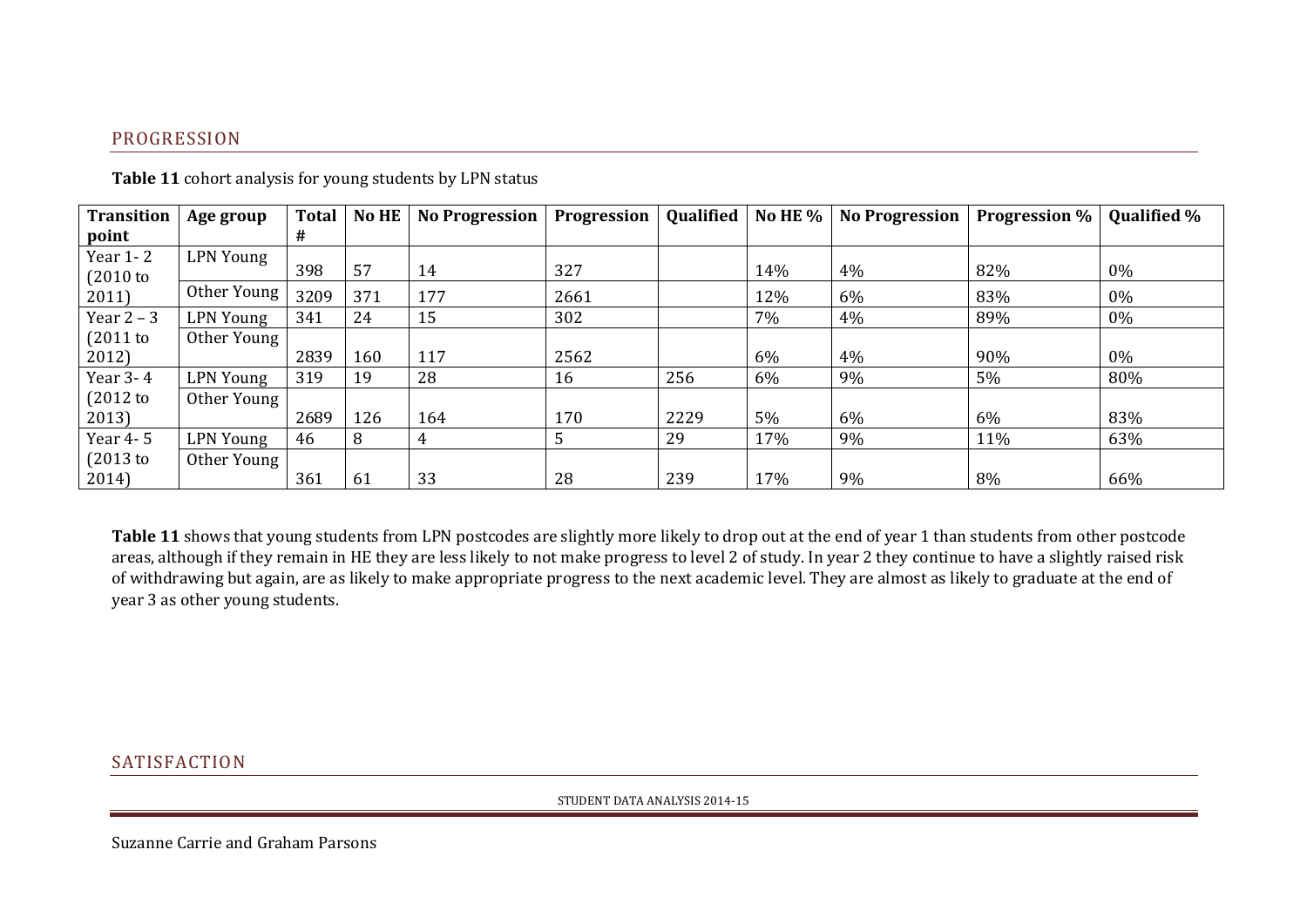**Table 12** NSS satisfaction scores by socio-economic status

|                   | Number of   | Response | The         | Assessment | Academic | <b>Organisation</b> | Learning         | Personal    | <b>Overall</b>      | <b>Students</b> |
|-------------------|-------------|----------|-------------|------------|----------|---------------------|------------------|-------------|---------------------|-----------------|
|                   | respondents | rate     | teaching on | and        | support  | and                 | <b>resources</b> | development | <b>Satisfaction</b> | Union           |
|                   |             |          | my course   | feedback   |          | management          |                  |             |                     |                 |
| <b>NS-SEC 1-3</b> | 1532        | 77%      | 87%         | 70%        | 82%      | 74%                 | 87%              | 81%         | 84%                 | 67%             |
| <b>NS-SEC 4-7</b> | 846         | 78%      | 87%         | 70%        | 83%      | 74%                 | 90%              | 85%         | 86%                 | 69%             |
| Not classified    | .119        | 72%      | 86%         | 72%        | 82%      | 74%                 | 87%              | 83%         | 85%                 | 69%             |

**Table 12** breaks down the NSS student satisfaction results by broad social class grouping as LPN data is not available. NS-SEC 1-3 classes represent managerial professions, groups 4-7 represent lower and routine professions (and are considered to be a target group within widening participation work as less of these individuals will have been to university).

The table shows slightly lower satisfaction rates for students from groups 1-3 than from those in groups 4-7, particularly in the area of personal development and assessment and feedback. The table also shows that the response rate was lowest from those for whom we did not have a social classification grouping.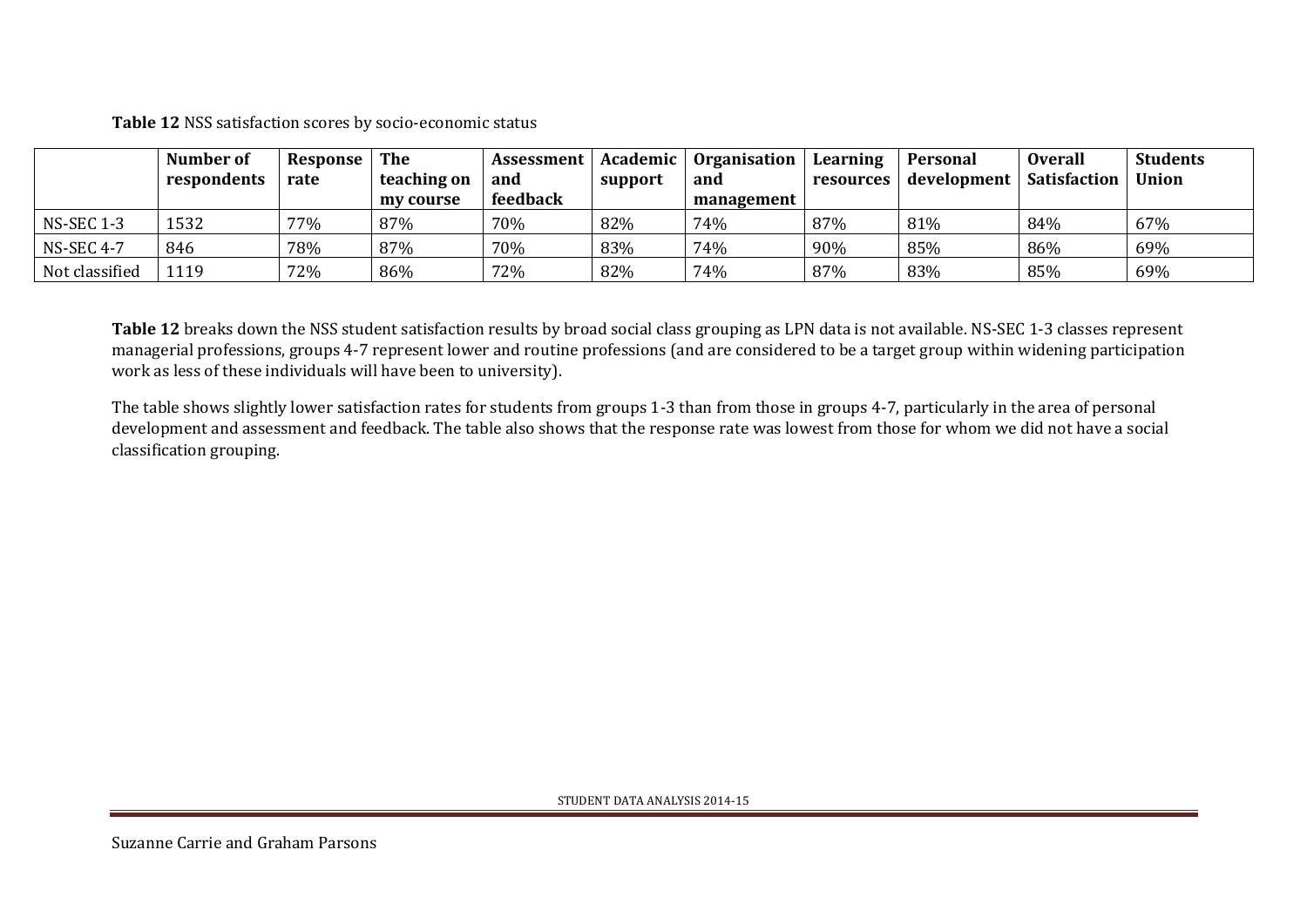#### GOOD HONOURS AND DEGREE CLASSIFICATION

|                  | 12/13         |                                | 13/14         |                                | 14/15         |                                |  |  |
|------------------|---------------|--------------------------------|---------------|--------------------------------|---------------|--------------------------------|--|--|
|                  | <b>Enrols</b> | Good<br><b>Honours</b><br>Rate | <b>Enrols</b> | Good<br><b>Honours</b><br>Rate | <b>Enrols</b> | Good<br><b>Honours</b><br>Rate |  |  |
| <b>LPN</b> Young | 346           | 71.97%                         | 396           | 74.75%                         | 356           | 73.03%                         |  |  |
| Young            | 2795          | 75.46%                         | 3143          | 77.41%                         | 2543          | 79.55%                         |  |  |

**Table 13** good honours rates for young students across the university by LPN status

#### **Table 14** degree classification rates for young students across the university by LPN status over time

<span id="page-11-0"></span>

|               | 12/13 |              |                |       |                |               |     | 13/14 |     |       |                |       |          | 14/15 |     |                      |     |               |                |       |          |               |     |              |
|---------------|-------|--------------|----------------|-------|----------------|---------------|-----|-------|-----|-------|----------------|-------|----------|-------|-----|----------------------|-----|---------------|----------------|-------|----------|---------------|-----|--------------|
|               | 1st   |              | U <sub>2</sub> |       | L <sub>2</sub> |               | 3rd |       | 1st |       | U <sub>2</sub> |       | ר ז<br>ឹ |       | 3rd |                      | 1st |               | U <sub>2</sub> |       | רי<br>LΖ |               | 3rd |              |
| Row<br>Labels | #     | %            | #              | $\%$  | #              | %             |     | $\%$  | #   | $\%$  | #              | $\%$  |          | $\%$  | #   | %                    |     | $\frac{0}{0}$ |                | $\%$  | #        | $\%$          | #   | %            |
| LPN           |       | .7.11        |                | 55.00 |                | 26.05         |     | 1.84  |     | 21.58 |                | 53.48 |          | 22.06 |     | 2.88                 |     | 23.92         |                | 48.92 |          | 23.92         |     | 3.23         |
|               | 60    | $\%$         | 189            | $\%$  | 90             | $\frac{0}{0}$ |     | 0/2   | 87  | $\%$  | 209            | %     | 89       | $\%$  |     | $v_{\alpha}$<br>,,,, | 85  | $\%$          | 175            | $\%$  | 84       | $\%$          |     | $\%$         |
| Young         | 55    | 19.24        | 155            | 56.43 | 62             | 22.03         | b   | 2.30  | 66  | 21.12 | 176            | 56.38 | 64       | 20.52 | b   | 1.98                 | 60  | 23.50         | 142            | 55.88 | 46       | 18.41         |     | 22.2<br>4.41 |
|               |       | $v_{\alpha}$ |                | 0/2   |                | $\%$          |     |       |     | $\%$  |                | $\%$  |          | %     | ∼   | $U_{\Omega}$         |     | $\%$          |                |       |          | $\frac{0}{0}$ |     | $\%$         |

**Table 14** shows that over the 3 year period, young students from LPN postcodes have achieved less good honours – they have also seen less of an increase in good honours rates (just over 1 pp over the 3 years in comparison to 4pp for other young students) **Table 8** shows that this is likely to be due:

- A widening gap in 2.1 (U2) rates in 2012/13 the gap was only around 1.5pp and in 14/15 had widened to around 7pp
- A slower decrease in the proportion of 2.2s (L2) for LPN young students in comparison to other young students
- However, LPN young students now achieve more 1<sup>st</sup> than other young students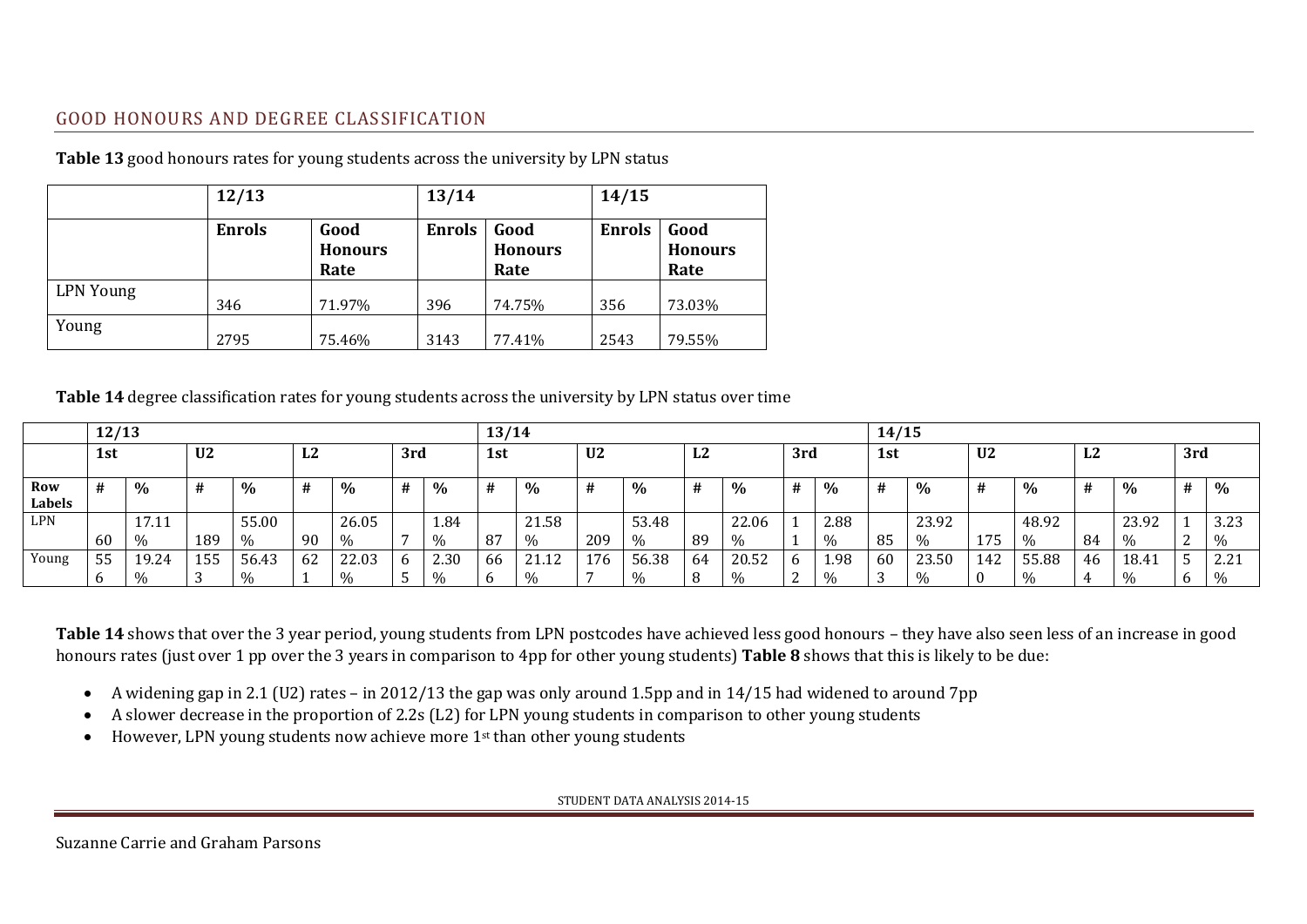| Table 14 good honours rates for young students by LPN status across faculties |  |  |  |
|-------------------------------------------------------------------------------|--|--|--|
|-------------------------------------------------------------------------------|--|--|--|

|                                                   |                   | 12/13         |                             |               |                             | 14/15         |                             |  |
|---------------------------------------------------|-------------------|---------------|-----------------------------|---------------|-----------------------------|---------------|-----------------------------|--|
|                                                   | <b>Row Labels</b> | <b>Enrols</b> | <b>Good Honours</b><br>Rate | <b>Enrols</b> | <b>Good Honours</b><br>Rate | <b>Enrols</b> | <b>Good Honours</b><br>Rate |  |
| Arts, Creative Industries and<br><b>Education</b> | <b>LPN Young</b>  | 109           | 79.76%                      | 96            | 83.33%                      | 103           | 77.07%                      |  |
|                                                   | Other Young       | 820           | 81.91%                      | 841           | 80.84%                      | 672           | 79.30%                      |  |
| <b>Business and Law</b>                           | <b>LPN Young</b>  | 79            | 60.20%                      | 101           | 67.33%                      | 87            | 77.30%                      |  |
|                                                   | Other Young       | 632           | 70.72%                      | 787           | 76.35%                      | 730           | 81.87%                      |  |
| <b>Environment and Technology</b>                 | <b>LPN Young</b>  | 62            | 72.58%                      | 80            | 76.25%                      | 69            | 72.46%                      |  |
|                                                   | Other Young       | 602           | 70.91%                      | 631           | 75.28%                      | 494           | 78.54%                      |  |
| <b>Health and Applied Sciences</b>                | <b>LPN Young</b>  | 96            | 72.41%                      | 119           | 73.11%                      | 98            | 65.40%                      |  |
|                                                   | Other Young       | 742           | 76.05%                      | 883           | 76.61%                      | 648           | 77.97%                      |  |

**Table 14** shows the variation in good honours rates by faculty over the period. You can see that ACE has a relatively small differential (2pp) which has stayed fairly static over the 3 year period whereas FBL has seen a decreasing differential rate (from 10pp in 2012/13 to 5pp in 2014/15). FET has seen a significant widening of differentials in 2014/15, as have HAS, who had a 12pp differential in 2014/15.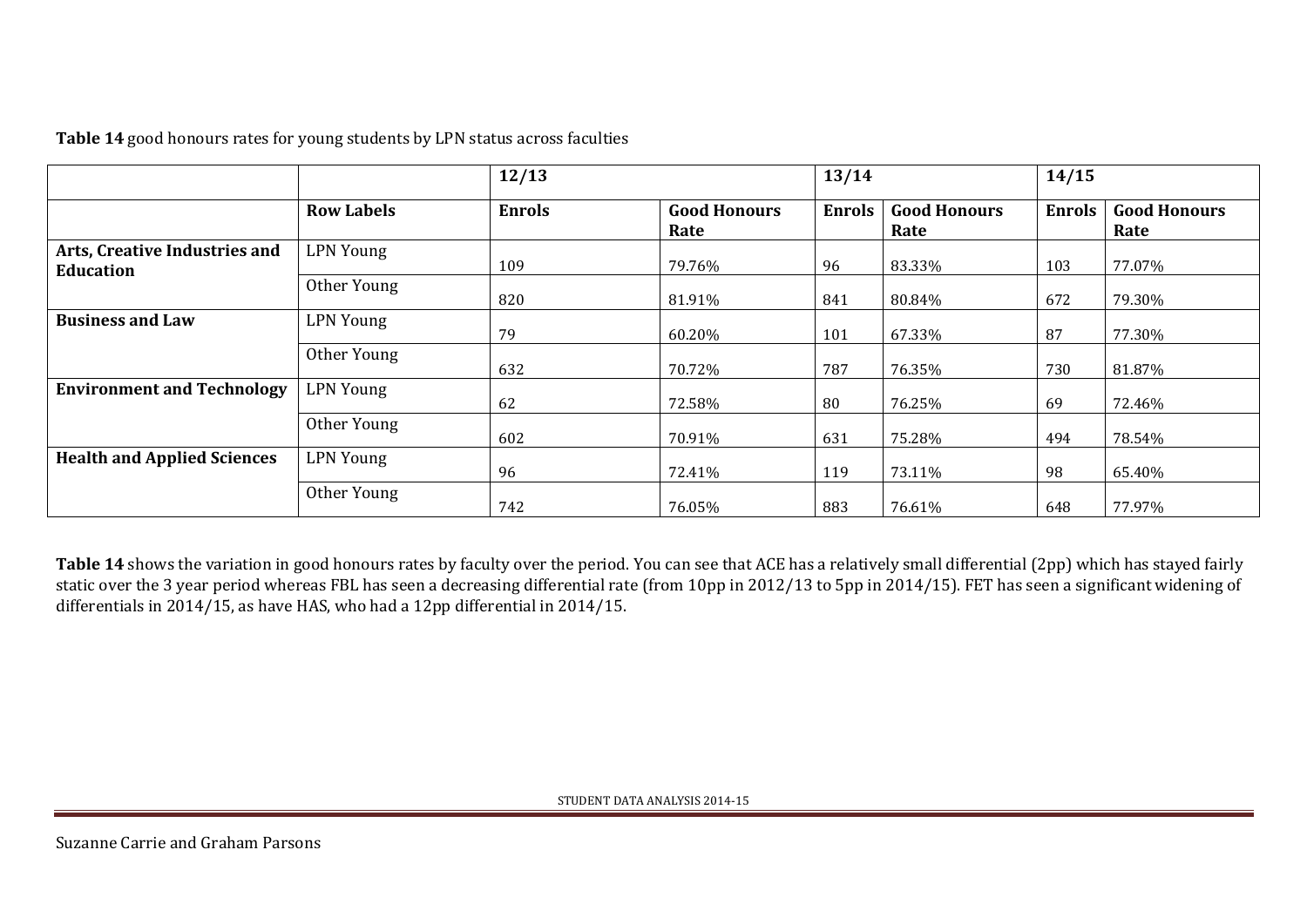|                                    |                  | 1st |        |     |        | L2  |        | 3rd |               |
|------------------------------------|------------------|-----|--------|-----|--------|-----|--------|-----|---------------|
|                                    |                  | #   | $\%$   | #   | $\%$   | #   | $\%$   | #   | $\frac{0}{0}$ |
| Arts, Creative Industries and      | <b>LPN Young</b> |     |        |     |        |     |        |     |               |
| Education                          |                  | 18  | 18.10% | 61  | 59.05% | 20  | 19.05% | 4   | 3.81%         |
|                                    | Other Young      | 142 | 20.29% | 391 | 59.43% | 124 | 18.14% | 15  | 2.14%         |
| <b>Business and Law</b>            | <b>LPN Young</b> | 27  | 31.25% | 40  | 45.83% | 17  | 19.79% | 3   | 3.13%         |
|                                    | Other Young      | 186 | 25.79% | 412 | 55.09% | 119 | 17.23% | 13  | 1.89%         |
| <b>Environment and Technology</b>  | LPN Young        | 21  | 30.00% | 29  | 41.43% | 18  | 27.14% |     | 1.43%         |
|                                    | Other Young      | 158 | 31.84% | 230 | 46.29% | 100 | 20.51% | 6   | 1.37%         |
| <b>Health and Applied Sciences</b> | <b>LPN Young</b> | 19  | 18.81% | 45  | 46.53% | 30  | 30.69% | 4   | 3.96%         |
|                                    | Other Young      | 117 | 17.74% | 388 | 60.45% | 121 | 18.50% | 22  | 3.31%         |

**Table 15** degree classification across faculties for young students by LPN status

**Table 15** provides further evidence of differentials in degree outcome by age.

- In Ace, despite overall similar good honours rates, LPN students were less likely to achieve a 1<sup>st</sup> and were more likely to achieve a 3<sup>rd</sup>.
- In FBL, despite the decrease in the differential between LPN and other young students, LPN young students are still 10pp less likely to achieve a 2.2. (U2).
- In FET, there was almost no differential in the rates of 1<sup>sts</sup> but LPN young students were 7pp more likely to achieve a 2.2 (LU2) and to not receive a 2.1 (U2).
- $\bullet$  In HAS, LPN young students were more likely to achieve a 1<sup>st</sup> but there was a significant (14pp) difference in the number of LPN young students achieving a 2.1 (U2).